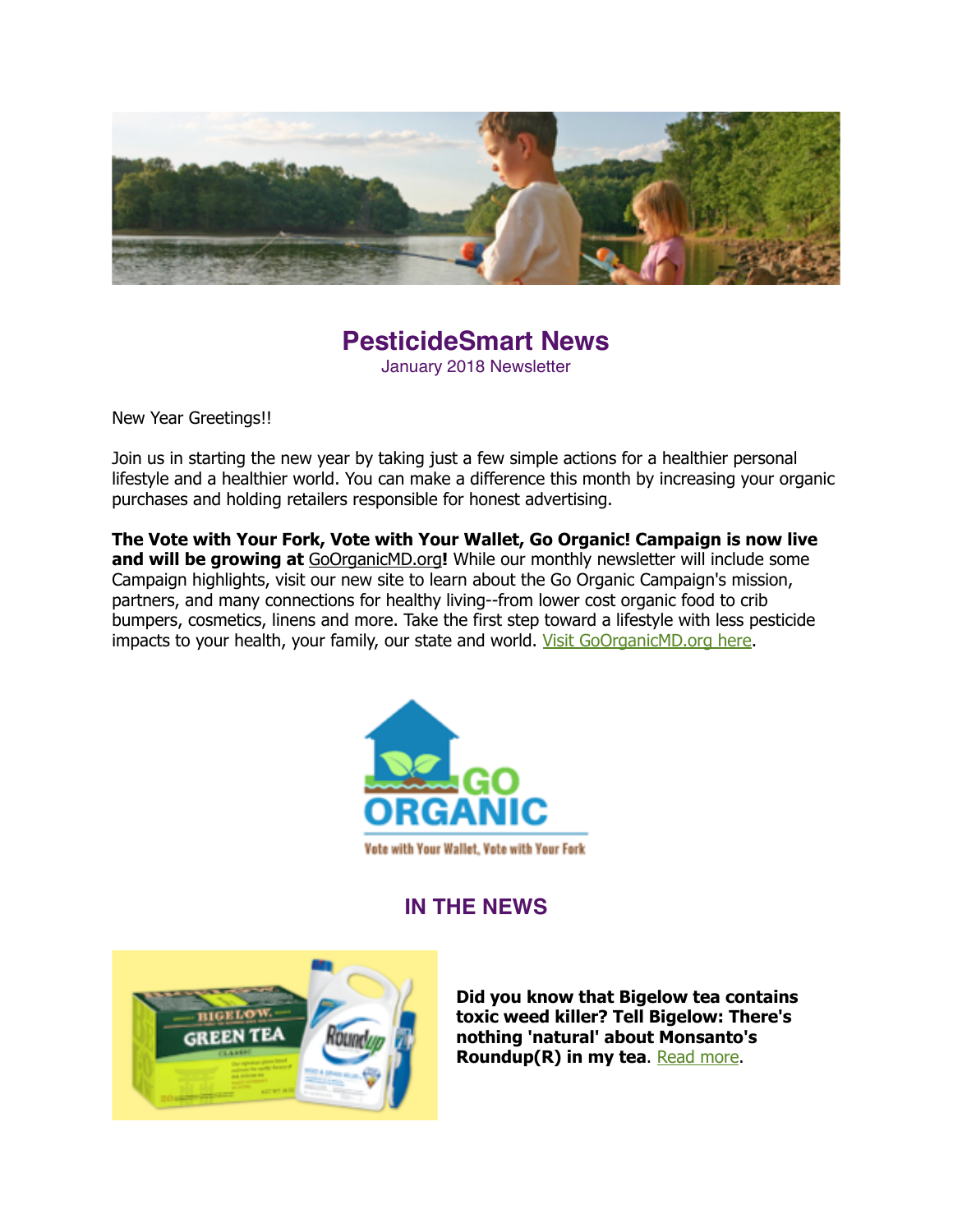

- **Raising the Bar: Choosing healthy snack bars versus gimmicky junk food.** Legitimate claims or just marketing hype? This report from the Cornucopia Institute examines what's really in the bars, and whether some bars are healthier than others. [Read more](https://www.cornucopia.org/wp-content/uploads/2017/12/Bars-Report-web.pdf).



- **The best organic, eco-friendly coffee brands.** Many pesticides banned in the U.S. are used to grow coffee beans abroad. [Read more.](https://www.rodalesorganiclife.com/food/best-organic-coffees?utm_campaign=OrganicLife&utm_source=rodalesorganiclife.com&utm_medium=newsletter&smartcode=YN_0005409186_0001649480&sha1hashlower=78f458218bd26cd0a0c9843f2703bff3c35dd3fd&md5hash=e41dc230251a478412b9b0aaf5616c09)



- **Study finds U.S. organic farming hotspots have a positive economic impact,** lowering county-level poverty rates with higher median household incomes. [Read more.](https://papers.ssrn.com/sol3/papers.cfm?abstract_id=2765969)

#### **ORGANIC FOOD ON A BUDGET**



**Just adding a few more organic food items to your shopping cart can improve your health by lowering your chemical body burden.**  Environmental Working Group's [Dirty Dozen](https://www.ewg.org/foodnews/dirty_dozen_list.php#.WjxJbyPMx2Y) and [Clean 15](https://www.ewg.org/foodnews/clean_fifteen_list.php#.WjxJqSPMx2Y) provide guidance on what conventionallygrown produce to avoid, and what to prioritize when buying organic produce. **Also check out Food Babe's** ["How To Eat Organic On A Budget."](https://foodbabe.com/2013/05/20/how-to-eat-organic-on-a-budget/)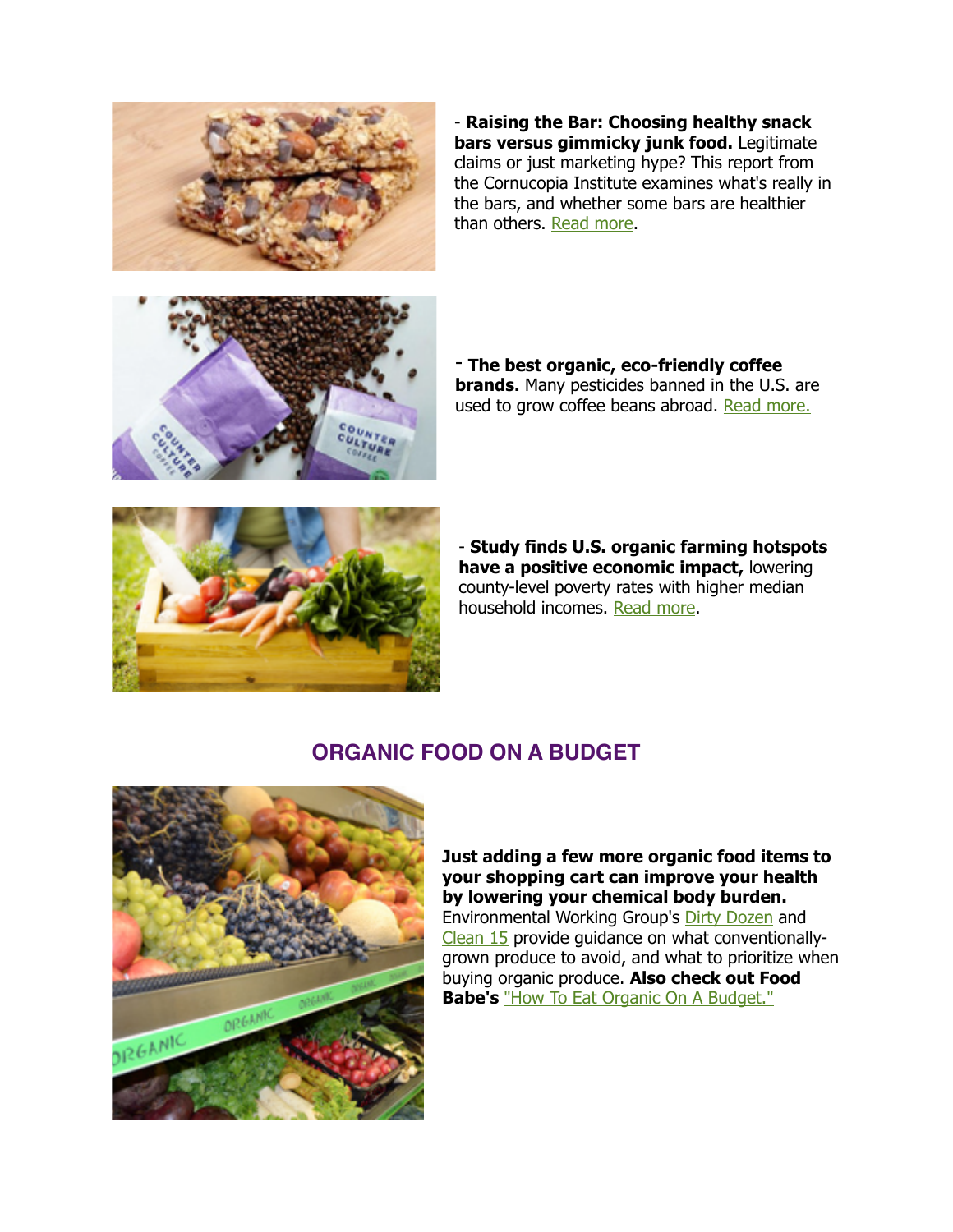#### **POLLINATOR/BEE BUZZ**



- **EPA considers spraying of bee-killing pesticide on 165 million acres of U.S. farmland**. [Read more](http://bit.ly/2BqVFBt).

- **Pesticides more harmful to bees than previously thought.** Intensive agriculture makes them more vulnerable. [Read more.](https://ind.pn/2BP0XGt)

- **Bumblebee queens slower to start colonies [after minimal neonic pesticide exposure.](http://bit.ly/2z6HT0M)** Read more.

*Help the Maryland Pesticide Education Network continue to protect our babies, bees and the Bay.*

### **[DONATE](https://donatenow.networkforgood.org/MDSmartonPesticides)**

#### **OTHER NEWS & VIEWS**



#### - **Toxic exposures may cost the world 10% of GDP**

Current calculations woefully underestimate how much pollution costs countries, say researchers. [Read more.](http://www.ehn.org/toxics-cost-10-percent-of-world-gdp-2514804991.html)

- **Center for Biological Diversity's 12/17 analysis: EPA routinely allows ongoing use of untested pesticides.** [Read more](http://biologicaldiversity.org/news/press_releases/2017/analysis-untested-pesticides-12-11-2017.php).